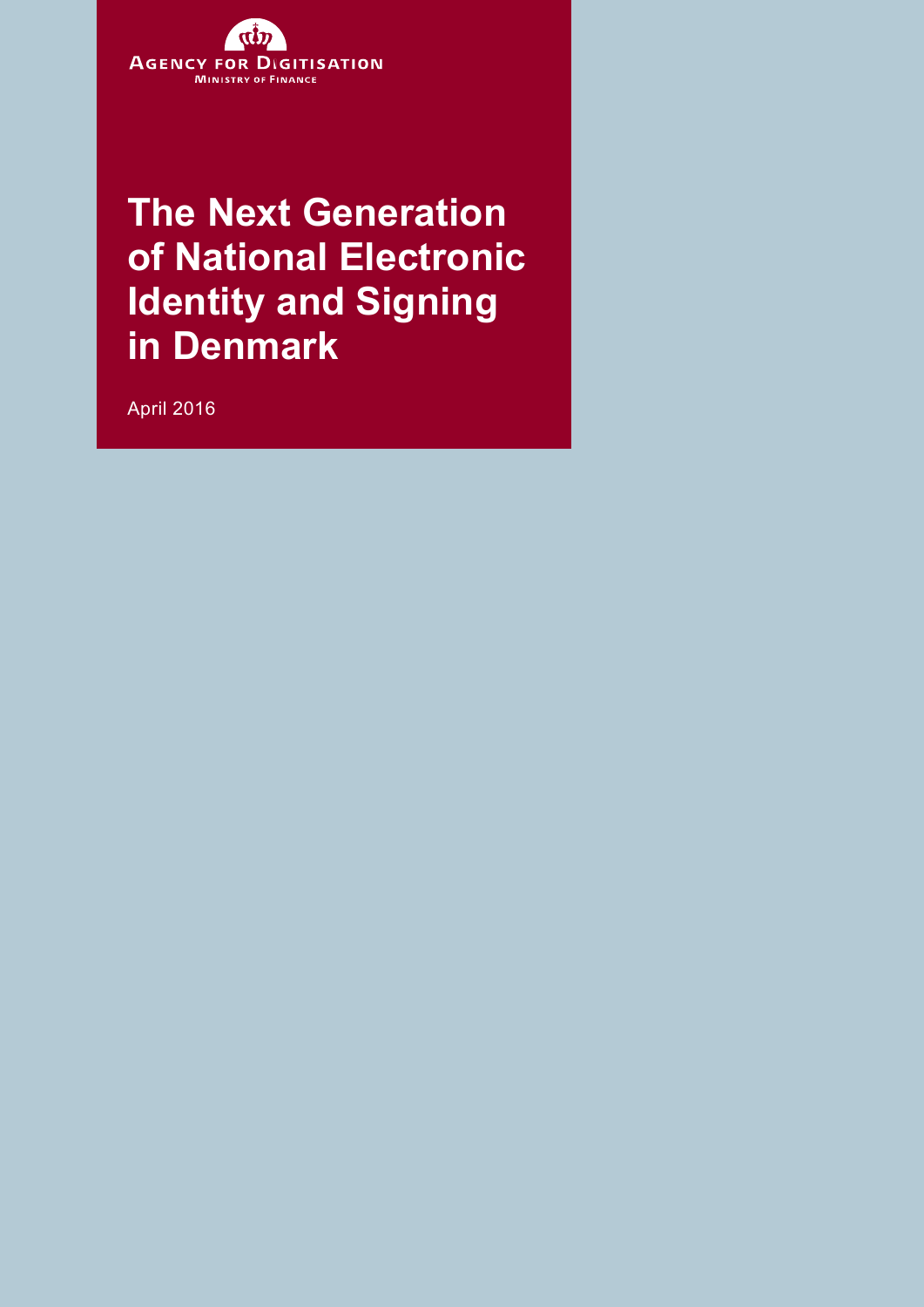# The Next Generation of National Electronic Identity and Signing in Denmark

### Landscape

Since its introduction in 2010, NemID has become an unparallelled success in the area of national electronic identification and signing systems. More than 92% of Danish citizens today use NemID to do online banking, interact with public sector self-service solutions and with various private third parties – and the field is expanding. NemID has become a very common brand and is unique in its wide application across all of these sectors. In many other countries these sectors each have their own individual identification, signing and log-in solutions.

#### Leading the Way

Denmark has long been a technological forerunner in the field of national electronic ID and signature infrastructure – with increased technological possibilities and maturity it is time for a fresh look at how a future identity and signing solution should look and how it could be built.

#### Critical Infrastructure

The popularity of NemID also means it has become a critical component in the digital life of the nation; the foundation on which an efficient and effective digital infrastructure has been built – and continues to expand. One of the biggest successes of NemID lies in the successful adoption by societal groups that are usually considered technologically challenged, foremost among them the elderly. First of all, this is a testament to the tenacious and curious elderly of Denmark, but also in large part a tribute to the system's relative ease-of-use and comprehensibility. And this is a vital part of the obligation of the public sector: Ensuring that everyone can take part is a basic precondition – so providing a seamless and easy user experience will play a large part in honouring this obligation.

#### Mobile

Over the past four years, smartphones and tablets have become mainstream along with high speed mobile internet connectivity, so to a large extent the future of any identity solution will be based on mobile use cases. Integrating authentication and signing into the mobile experience is a priority as society now moves into younger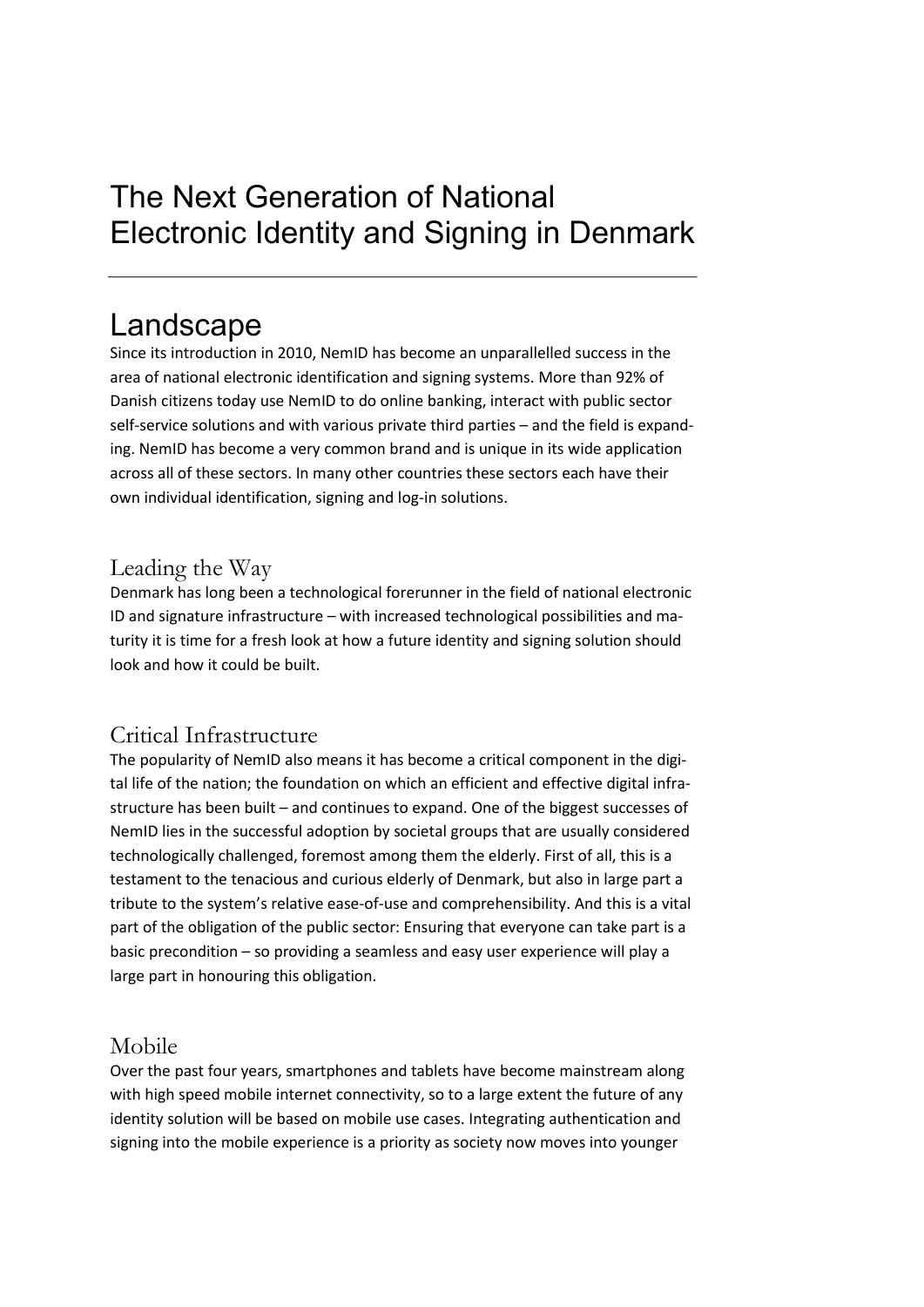generations for whom their first and perhaps only Internet terminal is a smartphone – as well as an elderly generation that have embraced tablets in a big way.

#### Technological Maturity

As the field of electronic identification and electronic signatures has matured, technologies once ground-breaking are superseded by industry best practices and standardised tools, components and solutions. The next generation of the Danish national identity solution will only be made more robust and extensible if it is based on loosely coupled standardised or off-the-shelf components – and a field such as biometrics has also seen a growing maturity and adoption and might be considered as one type of credential to be used for authentication in a future solution.

### New Horizons

From this vantage point, we can see some of the principles that will shape the next generation of the National Digital Identity and Signing (NDIS) solution in Denmark.

#### Cross-sectoral Cooperation

NemID is a solution shared by the financial sector and the public sector, even though it was not developed in concert. However the benefits of a shared solution are such that regarding the core functionality a close collaboration between the sectors is planned for the next version.

#### Single Strong Electronic Identity

A strong electronic ID with a high level of security is the centrepiece of any national digital strategy that includes legally binding self-service and a trusted digital communication service. These are services that already exist in Denmark, so the coming generation of NDIS must make continuity a vital metric. Flexibility in integrating with the existing systems landscape will be paramount, all the while allowing for new technological opportunities that will expand system versatility and userfriendliness.

#### Standardised and Off-the-shelf Components

Basing the next generation of NemID on loosely coupled and adapted industry standard components, open source solutions and commercial off-the-shelf components is expected to provide greater flexibility to the overall solution, agility in the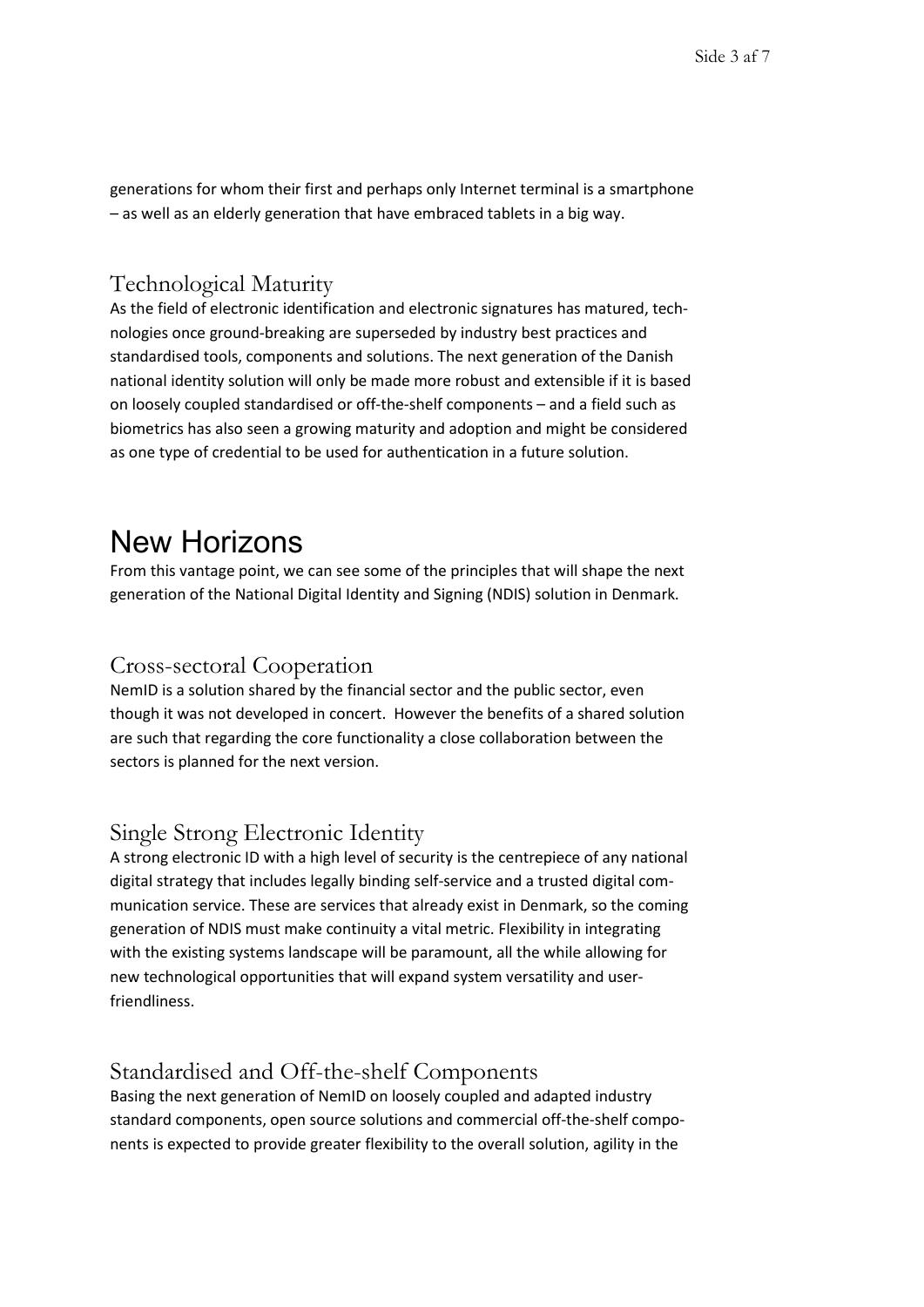on-going development cycle, and a faster response-time to the ever-changing landscape - technologically and legislatively.

#### Not Just Web

As people move toward using smartphone and tablet apps for the majority of their online interactions, there is a clear benefit to providing more options than a webbased authentication and signing client. What the best solutions are to these challenges, we leave open at this stage.

# Parts of the Solution

On the inside, it is expected that the NDIS/ the future solution will consist of the following major areas of functionality:

- 1. **Identity and Authentication**. Managing the lifecycle of identities and their related credentials
- 2. **Advanced Electronic Signature**. Securely handling the electronic signing of documents.
- 3. **Client functionality**. The user-facing parts of the log-in and signing processes.
- 4. **Business-related functionality**. Functionality aimed specifically at businesses' needs and the need for associating employee IDs with organisations.
- 5. **Certificate Authority functionality**. The Public Key Infrastructure part of the solution.
- 6. **System integration functionality**. Adapting the other functionality areas to the existing systems landscape

Along with the functionality areas described above, the solution will integrate closely with its sister platform, "NemLog-in", which is a separate project outside the core NDIS project. NemLog-in serves the role as login broker system for the public sector – the public-facing login solution built on top of the NDIS project described here. It is used by all public sector services, and along with a unified login experience for end users it provides SSO functionality and authorisation functionality to public service providers, as well as related add-on services. A call for tender for the next version of this platform is expected to be issued in parallel with the call for tender for the NDIS solution. As it plays a central role in the structure of the overall solution, it is included in the architectural diagram below.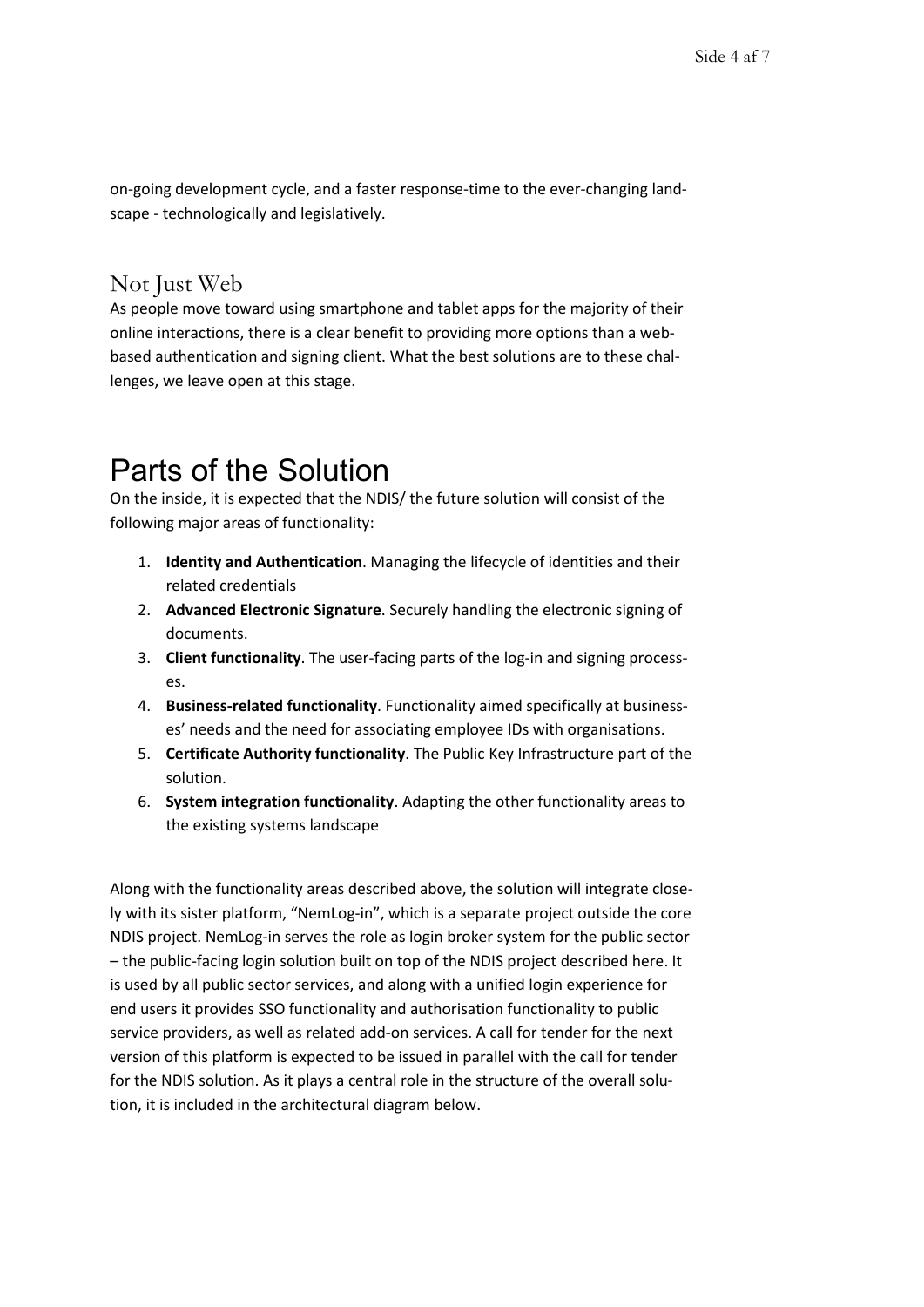

**Exemplified high-level architecture model of the NDIS solution and its relation to NemLog-in, the shared public sector login broker platform.**

#### Identity and Authentication

In the current solution, ID and signature are included in the same solution – the two are based on the same Public Key Infrastructure. Because they are essentially one thing, every login needs to meet the security standards needed for signing, requiring two-factor authentication on every login. There are, however, use-cases that would benefit from easier-to-use less secure single-factor authentication, so to accommodate this the next version of NemID will separate authentication and signing into separate modules that will share credentials whenever higher security is needed. This separation is in line with the eIDAS<sup>1</sup> [regulation.](#page-4-0)

#### <span id="page-4-1"></span>Advanced Electronic Signature

Separating authentication from signing also makes it possible to base the signature module on single-use certificates, where a new signature certificate can be generated for an authenticated user for each new document to be signed. The private key can then be destroyed immediately after signing, obviating the need for securely managing the private keys and thus making tampering even harder. Regardless of the particular technological path taken, any signing solution must live up to the eIDAS requirements for a "qualified" or "advanced" signature as well as the CENstandard EN  $419241^2$ .

<span id="page-4-2"></span>-

<span id="page-4-0"></span>[<sup>1</sup>](#page-4-1) http://tinyurl.com/eidasregulation

[<sup>2</sup>](#page-4-2) http://tinyurl.com/en419241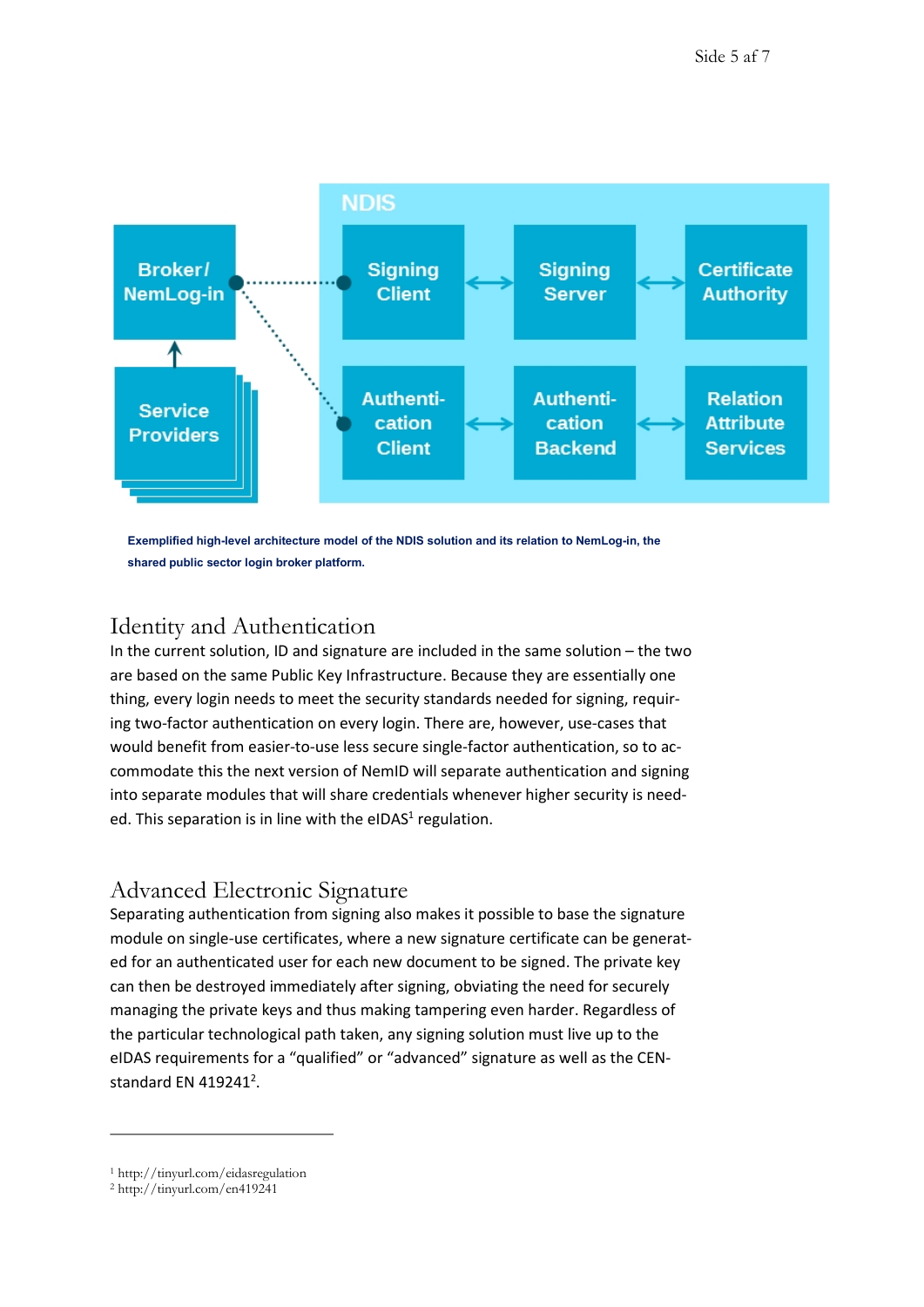#### Client Functionality

Today the main public-facing pieces of the NDIS system are the web-based authentication and signing clients. These will naturally be part of any future solution. But as mentioned above, in the world of mobile platforms this is not always the best solution. Some form of closer integration with existing mobile platforms is likely needed. Whether this be done in the form of dedicated mobile apps, frameworks or tool boxes is still an open question.

#### Business-Related Functionality

The business-specific functionality focuses on the unique workflows of organisations needing to issue employee IDs that can act on behalf of the organisation. For this, system is needed for both managing identities and handling access rights for those identities – of which there are 1.1 million currently. This area needs some special attention as the current solution is complex due to many different user scenarios and procedures. These IDs will likely continue to be PKI-based in the future as certain business sectors make heavy use of key-on-hardware credentials, local signing servers and other localised solutions that facilitate offline authentication with respect to the central NDIS system – and make high-volume authentication practically feasible.

### Certificate Authority Functionality

The Certificate Authority is the Public Key Infrastructure hub that binds the entire public sector infrastructure together. It will be responsible for handling the certificates for system-to-system communication, secure signing, and the certificatebased employee IDs.

#### System Integration Functionality

The systems landscape surrounding the ID and signing platform is vast and growing so any solution must take into account the ease with which integration can be done. This is key - not only because it is cost prohibitive to change all of the other systems in the landscape - but also because even small disruptions in the user journey through the system will cause confusion.